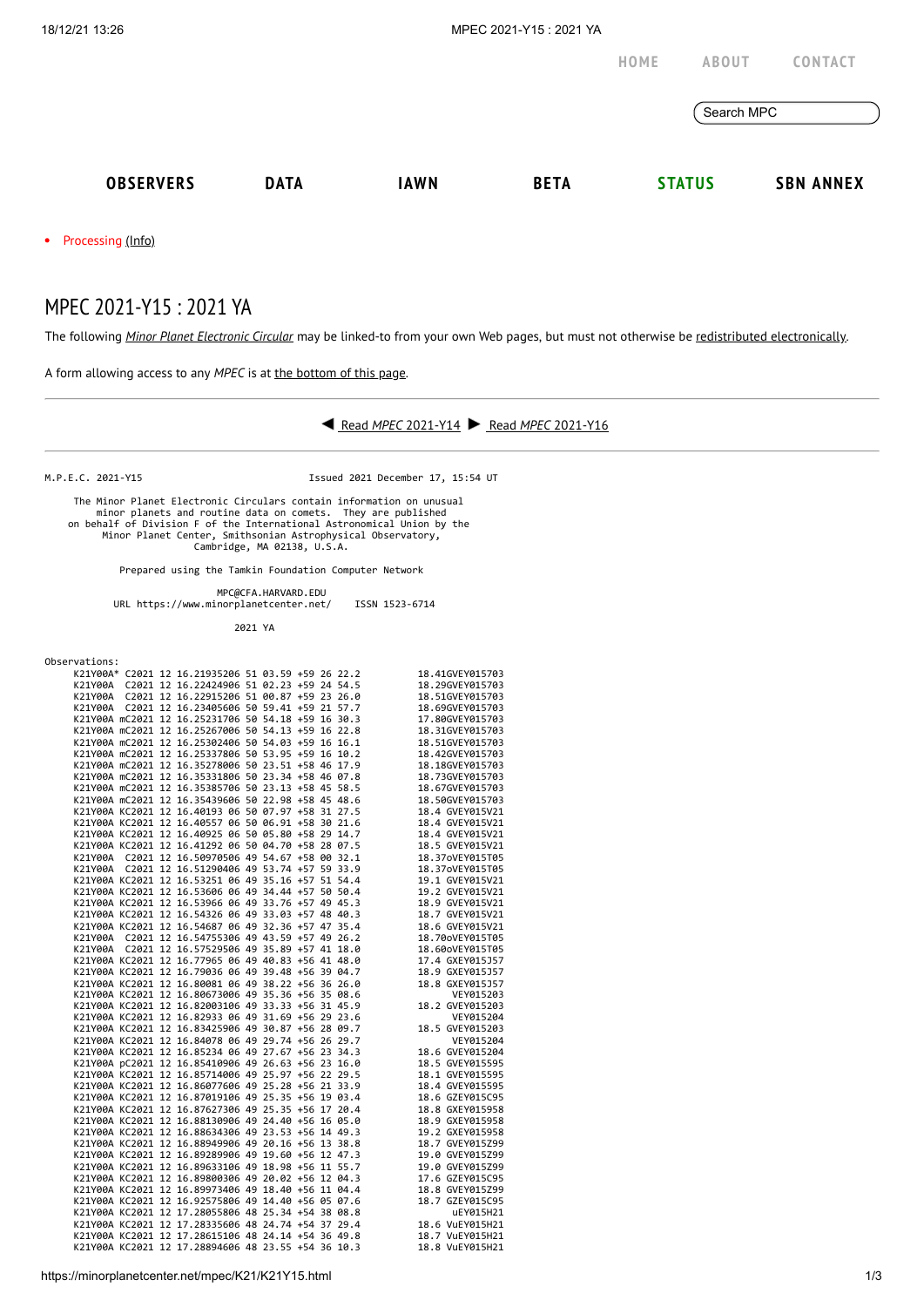K21Y00A KC2021 12 17.29103806 48 31.34 +54 34 50.7 18.5 GXEY015U55<br>K21Y00A KC2021 12 17.29961806 48 29.81 +54 32 52.5 18.6 GXEY015U55 K21Y00A KC2021 12 17.29961806 48 29.81 +54 32 52.5

Observer details:

- 203 GiaGa Observatory. Observers S. Foglia, G. Galli. Measurer G. Galli. 0.36-m f/5.76 Schmidt-Cassegrain + CCD. [204 Schiaparelli Observatory.](http://www.astrogeo.va.it/) Observer L. Buzzi. 0.84-m f/3.5 reflector +
- 
- CCD.<br>
595 Farra d'Isonzo. Observer E. Pettarin. 0.40-m f/5.15 reflector + CCD.<br>
703 Catalina Sky Survey, Observer K. W. Wierzchos. Measurers E. J.<br>
Christensen, G. A. Farneth, D. C. Fuls, A. R. Gibbs, A. D. Grauer, H.<br>
Gro
- 
- 
- H21 Astronomical Research Observatory, Westfield. Observer R. Holmes.<br>Measurers T. Linder, R. Holmes, L. Horn. 0.76-m f/3.0 astrograph + CCD.<br><mark>J57 Centro Astronomico Alto Turia, Valencia.</mark> Observer A. Fornas. Measurers
- 

A. Fornas, G. Fornas, E. Arce, V. Mas. 0.43-m f/6.8 reflector + CCD.<br>TOS ATLAS-HKO, Haleakala. Observers L. Denneau, R. Siverd, J. Tonry, H.<br>Weiland. Measurers L. Denneau, N. Erasmus, A. Fitzsimmons, A. Lawrence,<br>J. Robins

- Ritchey-Chretien + CCD. V21 Cewanee Observatory at DSNM. Observer D. T. Durig. 0.4-m f/8 Ritchey- Chretien + 4656x3520 CCD.
- Z99 Clixby Observatory, Cleethorpes. Observer A. Mickleburgh. 0.36-m f/8 Schmidt-Cassegrain + CCD.

| Orbital elements:                                                            |                |                                              |            |                           |                          |                                  |                    |                   |  |
|------------------------------------------------------------------------------|----------------|----------------------------------------------|------------|---------------------------|--------------------------|----------------------------------|--------------------|-------------------|--|
| 2021 YA<br>Earth MOID = $0.0213$ AU                                          |                |                                              |            |                           |                          |                                  |                    |                   |  |
| Epoch 2022 Jan. 21.0 TT = JDT 2459600.5                                      |                |                                              |            |                           | P =                      | Veres                            |                    |                   |  |
| 34.85606<br>м<br>0.44083866                                                  |                | (2000.0)<br>Peri. 359.19878 +0.90020669      |            |                           |                          |                                  | Q<br>$-0.43529093$ |                   |  |
| n<br>1.7098169<br>a                                                          | Node           |                                              |            |                           |                          | 26.61566 +0.39968114 +0.81475643 |                    |                   |  |
| 0.5016219<br>e                                                               |                | Incl.                                        | 1.56509    |                           | +0.17286671              |                                  | +0.38300621        |                   |  |
| 2.24<br>P.                                                                   | н              | 24.17                                        |            |                           |                          |                                  |                    |                   |  |
| $G \t 0.15$<br>$U$ 7<br>Residuals in seconds of arc                          |                |                                              |            |                           |                          |                                  |                    |                   |  |
| 211216 703                                                                   |                | $0.6 - 0.1 - 211216 V21$                     |            |                           | $0.5+0.3-$               |                                  | 211216 595 0.5-    | $0.5 -$           |  |
|                                                                              |                |                                              |            |                           |                          |                                  | 211216 C95 0.3-    | $0.3 -$           |  |
| 211216 703 0.6- 0.3+ 211216 V21<br>211216 703 0.4- 0.1+ 211216 V21           |                |                                              |            |                           | $0.3+0.1-0.5+0.1-$       |                                  | 211216 958 0.1-    | $0.1+$            |  |
| 211216 703 0.9-                                                              |                |                                              |            |                           |                          |                                  | 211216 958 0.5-    | $0.5+$            |  |
| 211216 703 0.5-                                                              |                | 0.1+ 211216 V21<br>1.2+ 211216 V21           |            |                           | $0.1+ 0.1-$<br>0.1+ 0.3+ |                                  | 211216 958 0.1-    | $0.2 +$           |  |
| 211216 703                                                                   | $0.1 -$        | 0.2+ 211216 T05                              |            | $0.4 +$                   | $0.2 -$                  |                                  | 211216 Z99 0.3-    | $0.2 -$           |  |
| 211216 703                                                                   | 0.0<br>$0.2 -$ |                                              | 211216 T05 | $0.1+$                    | 0.0                      |                                  | 211216 Z99 0.0     | $0.2 -$           |  |
| 211216 703                                                                   | $0.1+$         | $0.3+$                                       | 211216 J57 | 0.0                       | $0.2 -$                  |                                  | 211216 Z99 0.1-    | 0.0               |  |
| 211216 703 0.1+                                                              | $0.2 +$        |                                              | 211216 J57 | $0.5 -$                   | $0.3 -$                  |                                  | 211216 C95 0.2-    | $0.4 -$           |  |
| 211216 703                                                                   |                | $0.1+ 0.1- 211216 357$                       |            | $0.3+$                    | 0.0                      |                                  | 211216 Z99 0.1+    | $0.2 +$           |  |
| 211216 703                                                                   | $0.3 -$        |                                              |            |                           |                          | 211216 C95                       | $0.2+$             | $0.6+$            |  |
| 211216 703                                                                   | $0.1 -$        | 0.2+ 211216 203 0.1-<br>0.1+ 211216 203 0.5+ |            | $0.5+$                    | $0.0$<br>$0.1-$          | 211217 H21                       | $0.1+$             | $0.1+$            |  |
|                                                                              |                |                                              |            |                           |                          | 211217 H21                       | 0.0                | $0.2 +$           |  |
| 211216 V21 0.7+ 0.1+ 211216 204 0.2+<br>211216 V21 0.7+ 0.3+ 211216 203 0.2- |                |                                              |            |                           | 0.2+<br>0.0              |                                  | 211217 H21 0.1-    | 0.0               |  |
|                                                                              |                |                                              |            | $0.2 +$                   | $0.1+$                   | 211217 H21                       | $0.1 -$            | 0.0               |  |
| 211216 V21 0.4+ 0.3+ 211216 204 0.2+<br>211216 V21 0.1+ 0.2- 211216 204 0.0  |                |                                              |            |                           | 0.0                      |                                  | 211217 U55 0.1-    | $0.5 -$           |  |
| 211216 T05                                                                   |                | $0.1+ 1.0+ 211216595$                        |            | $0.3+$                    | $0.3+$                   | 211217 U55                       | $0.1+$             | $0.7 -$           |  |
| 211216 T05 0.4+ 1.1-                                                         |                |                                              | 211216 595 | $0.5 -$                   | $0.2 -$                  |                                  |                    |                   |  |
|                                                                              |                |                                              |            |                           |                          |                                  |                    |                   |  |
| Ephemeris:                                                                   |                |                                              |            |                           |                          |                                  |                    |                   |  |
| 2021 YA                                                                      |                |                                              |            | $a, e, i = 1.71, 0.50, 2$ |                          |                                  |                    | $q = 0.8521$      |  |
| TT T<br>Date                                                                 |                | R. A. (2000) Decl. Delta                     |            |                           | r                        | Elong.                           | Phase              | v                 |  |
| 2021 11 17                                                                   |                | 18 29 39.9 -20 30 58 0.1686 0.8719           |            |                           |                          | 42.5                             | 130.0              | 25.7              |  |
| $\cdots$                                                                     |                |                                              |            |                           |                          |                                  |                    |                   |  |
| 2021 12 02                                                                   |                | 18 37 29.1 -08 19 00                         |            | 0.06528 0.9320            |                          | 33.0                             | 144.8              | 25.6              |  |
| $\cdots$                                                                     |                |                                              |            |                           |                          |                                  |                    |                   |  |
| 2021 12 10                                                                   |                | 18 30 27.9 +42 18 10                         |            |                           |                          | 0.02281 0.9765 68.0              | 110.8              | 20.1              |  |
| .                                                                            |                |                                              |            |                           |                          |                                  |                    |                   |  |
| 2021 12 16                                                                   |                | 06 51 25.2 +60 36 39 0.03853 1.0141          |            |                           |                          | 140.3                            | 38.3               | 18.7              |  |
| 2021 12 17                                                                   |                | 06 48 55.1 +55 46 03  0.04426 1.0207         |            |                           |                          | 145.0                            | 33.5               | 18.8              |  |
| 2021 12 18                                                                   |                | 06 47 19.7 +52 02 13 0.05026 1.0273          |            |                           |                          | 148.8                            | 29.8               | 19.0              |  |
| $\cdots$                                                                     |                |                                              |            |                           |                          |                                  |                    |                   |  |
| 2021 12 24                                                                   |                | 06 43 06.7 +40 34 29                         |            | 0.08902 1.0683            |                          | 161.4                            | 17.1               | 20.0              |  |
| $\cdots$                                                                     |                |                                              |            |                           |                          |                                  |                    |                   |  |
| 2022 01 01                                                                   |                | 06 40 40.6 +34 52 03                         |            | 0.1452                    | 1.1259                   | 168.1                            | 10.3               | 20.9              |  |
| .                                                                            |                |                                              |            |                           |                          |                                  |                    |                   |  |
| 2022 01 16                                                                   |                | 06 40 40.4 +30 26 22 0.2653                  |            |                           | 1.2385                   | 161.8                            | 14.3               | 22.6              |  |
| M. P. C. Staff                                                               |                |                                              |            | (C) Copyright 2021 MPC    |                          |                                  |                    | M.P.E.C. 2021-Y15 |  |

**Example 1[2021-Y14](https://minorplanetcenter.net/mpec/K21/K21Y14.html) Read** *MPEC* [2021-Y16](https://minorplanetcenter.net/mpec/K21/K21Y16.html)

**Display** *MPEC* number: Clear

Enter an *[MPEC](https://minorplanetcenter.net/iau/services/MPEC.html)* number in one of the following forms:

- 1997-B01 (the full form)
- J97B01 (the packed version of the full form)
- B01 (the abbreviated form)